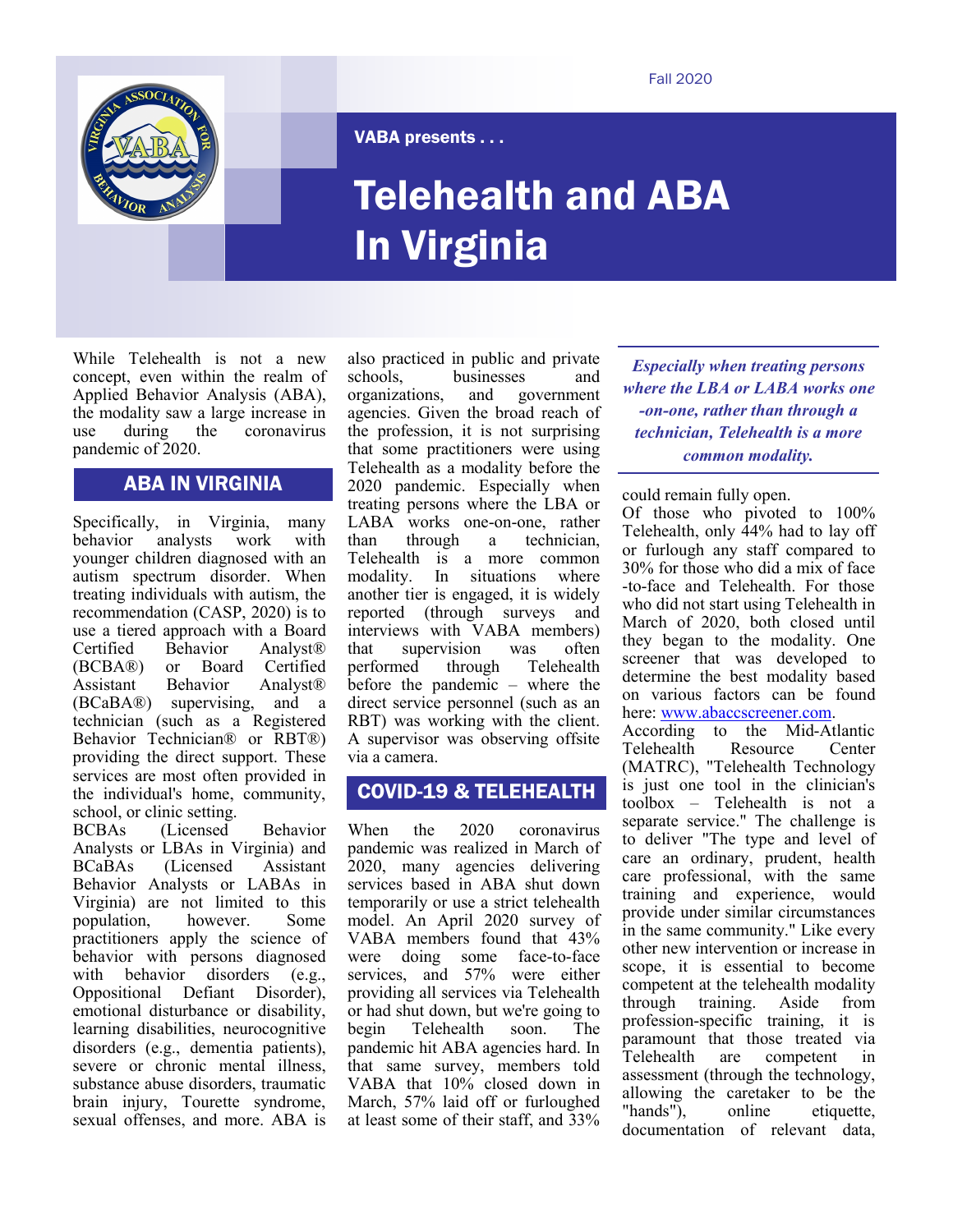technological and clinical<br>troubleshooting, and HIPAA troubleshooting, and compliance specific to Telehealth. When it became clear that the pandemic was continuing and it would be difficult to return to the fully face-to-face model that we had experienced in the ABA world, many reputable organizations such as the Association for Behavior Analysis International (ABAI), the Association of Professional Behavior Analysts (APBA), and CASP, as well as VABA, provided training and resources to help behavior analysts more efficiently and effectively use Telehealth as a modality.

## PRACTIONER INTERVIEWS

How do behavior analysts determine the effectiveness of Telehealth? Being behavior analysts, we already have those tools – data collection and analysis. In our field, we tend to use single-subject research. If, how, and how often we use Telehealth with each client depends on that client specifically. There are many factors to consider, not the least of which is access to reliable internet.

#### Crystal Peterson Barker, BCBA, LBA

For this paper, VABA interviewed four members in different situations. Crystal Peterson Barker, BCBA, LBA, owner of CPB Behavioral Therapy and Advocacy Services, LLC, made the shift from mostly face-to-face services to Telehealth in March of 2020 COVID-19 pandemic. Before that, she had experience with Telehealth in that the agency performed remote supervision, but it was not a large part of their services. She notes that some of her clients were very concerned about the pandemic, especially those already immunecompromised.

The services Ms Peterson Barker provides are tiered, and she offered

specialized training to enable her Registered Behavior Technicians (RBTs), who are her frontline staff, to work with their clients using Telehealth. With training, she reports her RBTs have been able to establish/maintain rapport in most cases. Ms. Peterson Barker and her crew found themselves having to modify many of the programs they were using for the new modality. Some of the clients whom she thought did not have the skills to attend to a session on the computer surprised her with their adaptiveness, but others were not as adept at making the change. While she does not currently have a tool to help, her predict who will do well and who will not, the data she collects will help inform her in the future. Also, she used a clinical effectiveness survey, which she found very helpful.

A growing business, such as Ms. Peterson Barker's, sees new clients on an ongoing basis. March of 2020 was no exception, and with the new clients, she began using Telehealth immediately. One of the ways Ms. Peterson Barker increased the probability of rapport was that she had her staff spend the first couple of sessions pairing with interactive games, videos, audiobooks, etc. She could easily see which staff did this and which did not.

During the pandemic and complete use of Telehealth at her agency, Ms. Peterson Barker noticed that some of her clients who were mainly working on social skills had lost those skills. In general, she found that while Telehealth can be great for skill acquisition, there seems to be less effective social skills among her clients. One thing that has impressed her is how her clients' parents have been stepping up and following through with behavior plans, and they are more involved than she thought they were going to be. She notes that consistency with the following behavior plans has

increased for those parents who are more involved and that the parent training component overall has strengthened. Overall for her agency, Ms. Peterson Barker has determined that about 10% have not improved with Telehealth, 70 to 80% are maintaining skills or doing slightly better, and 10 to 20% excelled with the telehealth modality.

"I never thought I could do this with my kid. It took a pandemic for me to realize, yes I can do it." (paraphrased by Ms. Peterson Barker from a parent comment)

Some concern about Telehealth surrounds access to the internet. At Ms. Peterson Barker's agency, most of their clients do have access to reliable internet. She found that families in rural areas have better connections than those in Loudoun, Fairfax, or Northern VA because of bandwidth issues. She also found that some parents struggled with technology. Her advice is to make it as simple as possible, such as using google meet, sending a link out a couple of hours in advance and do some troubleshooting in advance,

*I never thought I could do this with my kid. It took a pandemic for me to realize, yes I can do it.*

and try not to schedule sessions for times of the day that typically have high internet traffic.

In September of 2020, about onethird of her clients were still not comfortable with face-to-face options. But in the future, when the concerns of the pandemic have hopefully vanished or at least decreased, Ms. Peterson Barker expects to use Telehealth for supervision (as they had in the past) but also for those clients who she has seen excel in this modality. She may institute a hybrid version where a client receives both Telehealth (easier due to lack of need to travel)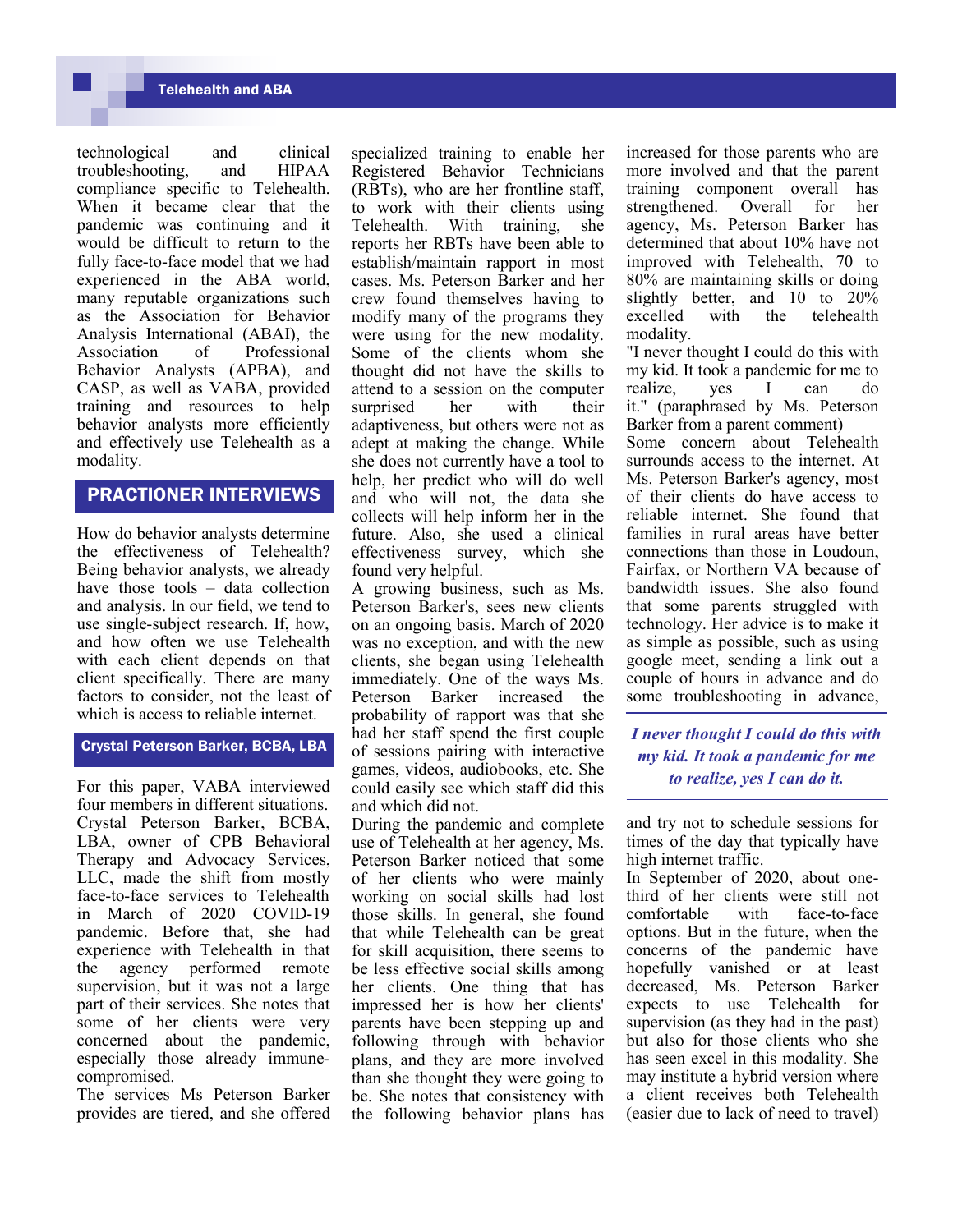## Telehealth and ABA

and in-person (because it is not suitable for someone to be in front of a computer screen all day long – her agency limits the time to 10 hours per week). She sees benefits with maintenance of skills and skill acquisition (not including social skills) and parent training. She wants to continue her successful group parent training ventures that have been online.

Alena Abalikhina, BCaBA, LABA

Alena Abalikhina, BCaBA, LABA, was working with Behavioral Directions, LLC, in March of 2020. Her agency provided both in-home and clinic-based services, which were both moved to Telehealth in that month. The clinic reopened in June for those with more severe target behaviors, but in-home services were still only via Telehealth as of September.

By June, about half of the clients received direct services via Telehealth. The other half had parent-directed sessions (with the help of a professional). The agency provided distance training in ABA, including errorless learning, discrete trials, and prompting, among other techniques. The agency led a refresher training in a group and also sent out information to families. During the parent-directed sessions, the behavior technician and supervisor collected data rather than the parents. The focus was on guiding the parents. Some materials were also sent to the home. If the parent-directed sessions were ineffective or the client did not respond to the screen, then the modality was switched to technician -directed who worked on behaviors such as eye gaze when the name was called and overall attending.

At first, Ms. Abalikhina's agency focused on maintaining the same number of hours from the original authorization, but some parents requested a decrease in hours based

on the schedule. The reception of Telehealth among her clients was mixed – some families appreciated the opportunity to receive more parent training, but those with a busier work schedule had difficulty keeping up.

The efficacy of the modality much depended on the client. For some clients, it was more challenging to address problem behavior through Telehealth, and physical prompts were not possible unless parents had a lot of training. Sometimes, more problem behaviors existed in the home because the contingencies weren't as strong as in the clinic with the technician or that there was a strong reinforcement history of the target behavior in the home. However, this also represented an opportunity to improve the efficiency of the behavior plan. As she became more used to providing services through Telehealth, Ms. Abalikhina found tips such as using a grid with skill targets on the screen and using a digital token board. Sometimes programs that ran quickly in the presence of the technician took longer than normal as more redirection was required or there was a distraction from the parents. Ms. Abalikhina also noted that it was a challenge to do curriculum assessments with limited access to materials and tendencies for parents to over-prompt. However, she saw more involvement from parents than ever before. When the pandemic is no longer a strong factor in their decision making, Ms. Abalikhina thinks that most of the clients will go back to the modality they were using before. Benefits of Telehealth that she found include increased generalized responding in the home setting and more parent involvement. She notes that the modality is good for families who have a harder time getting ready to go to the clinic.

### Ashley Stonemetz-Walding, BCBA, LBA

Ashley Stonemetz-Walding, BCBA, LBA is the Director of Outpatient Services at the Virginia Institute of Autism (VIA). VIA provides services based in ABA via the James C. Hormel School, Adult Academy, and outpatient (in-home) program. VIA recently was named a runner up for MATRC's 2020 "Breaking Barriers Through Telehealth" Award. (NBC29, 2020). Ms. Stonemetz-Walding states that VIA used very little Telehealth before the pandemic. She cites a University of Virginia Grant that the organization received to provide telehealth services to rural schools in Virginia, noting that the services did not work in the way they expected. Instead, the staff at the schools were trained as RBTs, and supervision was administered via Telehealth.

*VIA recently was named a runner up for MATRC's 2020 "Breaking Barriers Through Telehealth" Award*

Once the pandemic made face-toface services more difficult in March, VIA Outpatient switched to 100% telehealth, starting with an hour a week per child, with direct service with an RBT and a supervisor. This increased to a max of 5 hours a week of virtual until a limited in-home version was instituted in mid-July. Difficulties arose because many families were not engaged in parent training, and as Telehealth increased the need for parent training, many families found it difficult. It was also challenging for VIA, who did not have enough staff trained in Telehealth for these parent issues. Therefore, data collection was shifted temporarily to parent training targets, such as implementing a task analysis. Some of the students' programming was cut back to allow time to work on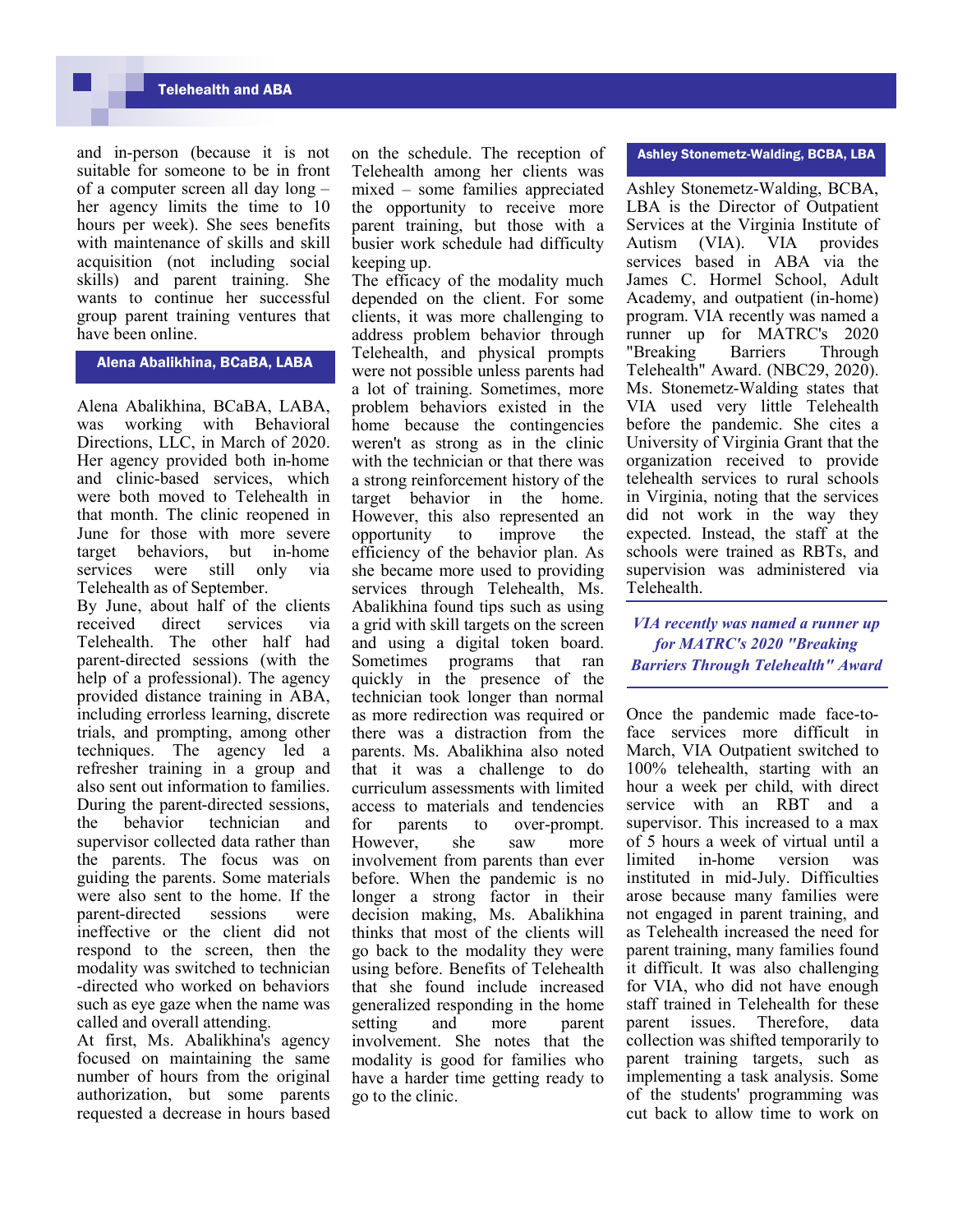mask-wearing and other new goals<br>that suddenly became more that suddenly became important to the families.

In mid-July, about half of the families came back to do limited inhome sessions. For safety measures, VIA paired one staff with one family rather than moving them around. Supervision was provided exclusively through Telehealth. Ms. Stonemetz-Walding believes that 1:1 Telehealth services work best for vocal clients, who can attend for up to 15 minutes, and are not too distracted by the screen or the possibilities of using the device for a game other entertainment. Otherwise, parent training models are indicated. Sometimes, she hears that Telehealth will not be successful because a child's behavior is too intense. She sees that as an opportunity as it is the behavior that the family is currently experiencing. She recommends getting the behavior on video if possible and coaching the parent after the episode is complete. She says to ask the question, "How can we change what we are doing to help them?"

About the future of Telehealth at VIA, Ms. Stonemetz-Walding says, "I'm excited about the potential for insurance to cover its long term." She notes that Telehealth is a great modality for parent training and especially worked well for those parents who could never make it to the clinic for parent training. She also thinks that Telehealth can be an effective step-down toward discharge. VIA staff have also been using Boom Cards, which are an interactive way to share screens and implement programs like sorting, matching, and labeling.

#### Melanie Kells, BCBA, LBA

Melanie Kells, BCBA, LBA, works as a private practitioner providing both in-home ABA services for children as well as therapeutic consultation for adults (between the

ages of 27 and 75) who are on a Virginia Developmental Delay Waiver (the Family and Individual Support Waiver or the Community Living Waiver). Like others in the field, she did not use Telehealth as a modality before the COVID-19 pandemic but now uses Telehealth in her therapeutic consultation services regularly, specifically with direct therapy, staff training, observations, assessments, and intakes. She has found the modality to be successful in her practice, especially as her clients are now easier to access even if they live far from her business location. She has found she can engage with her clients and their caregivers more frequently.

Through Telehealth, Ms. Kells' clients have benefited from enhanced instructional control, sharing their screens on a computer, and virtually participating in activities. She has found ways to embed natural waiting into her programming due to the nature of technology. Ms. Kells has even found ways to work on social skills. Every week she holds a Jeopardy® type gaming session with five or six of her clients to practice social skills. She had not used that game before Telehealth and has seen benefits from it. Because of the limited accessibility to go places, her clients look forward to it! Her social interactions with her clients through Telehealth have increased because she does not have to factor in driving time. Therefore, she has found that because she can engage more often, gains are made more quickly. She finds it more successful than one consult visit a month. She does note that it is easier to work on discrete trial training through Telehealth than naturalistic training. Before the pandemic, telephonic exchanges were not billable through the waiver. It was something she and other providers were doing but not receiving compensation for the service. Especially in a crisis, telephonic services can be very effective. Ms. Kells also began using Telehealth in her in-home ABA company that opened May 1. She plans to continue telehealth services when the pandemic is no longer a threat in situations where it makes the most sense. She notes that payors request plans for fading of services, and Telehealth is an efficient means of stepping down interventions. She also has found that Telehealth is more comfortable for the parents sometimes since the tech is not in the home (and perhaps not judging it based on cleanliness, etc.); it puts the parents more at ease.

## IN SUMMARY

In Virginia, providers have found that when not forced on agencies due to a pandemic, there are a lot of ways that Telehealth can benefit a client, including but not limited to easier to contact in that it doesn't<br>involve travel, greater parent involve travel, greater involvement, and increased skill acquisition due to fewer distractions. Both supervision and parent training appear to lend themselves better to technology. Also, slowly fading out services through Telehealth can be an efficient way to discharge. Finally, Telehealth is an effective way to train the caregiver to be the hand of the behavior analyst – which is often the main goal of the service.